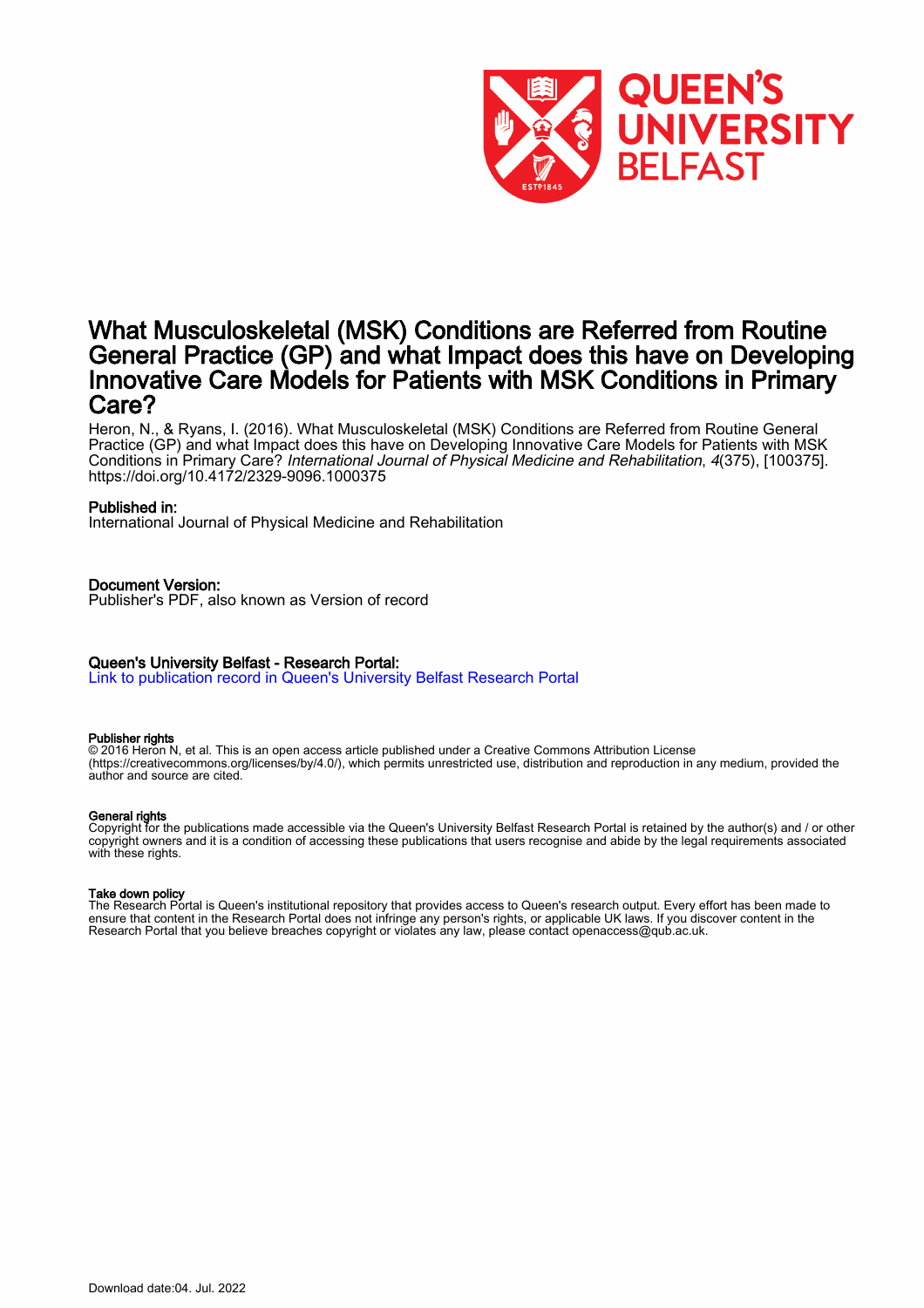

# What Musculoskeletal (MSK) Conditions are Referred from Routine General Practice (GP) and what Impact does this have on Developing Innovative Care Models for Patients with MSK Conditions in Primary Care?

#### **Neil Heron**1,2\* **and Ian Ryans**<sup>1</sup>

*<sup>1</sup>Centre for Public Health, School of Medicine, Dentistry and Biomedical Science, Institute of Clinical Science B, Royal Victoria Hospital, Queen's University Belfast, Room 01012, Grosvenor Road, Belfast BT12 6BA, UK*

*<sup>2</sup>UKCRC Centre of Excellence for Public Health (Northern Ireland), Institute of Clinical Science B, Royal Victoria Hospital, Grosvenor Road, Belfast BT12 6BA, UK*

\***Corresponding author:** Neil Heron, Level 4-Department of General Practice, Dunluce Health Centre, 1 Dunluce Avenue, Belfast, BT9 7HR, UK, Tel: 07917716425; Email: [nheron02@qub.ac.uk](mailto:nheron02@qub.ac.uk)

**Received date:** October 17, 2016; **Accepted date:** October 26, 2016; **Published date:** November 01, 2016

**Copyright:** © 2016 Heron N, et al. This is an open-access article distributed under the terms of the Creative Commons Attribution License, which permits unrestricted use, distribution, and reproduction in any medium, provided the original author and source are credited.

# **Abstract**

**Introduction:** The current ethos within the United Kingdom (UK) health system is to encourage community management of health problems, increasing primary care workload. Yet General Practice (GP) is currently in 'crisis' with significant workload pressures. GP Federations have been developed to allow more collaborative working between GP practices and help develop new innovative models of care to better manage the GP workload pressures.

Musculoskeletal(MSK) conditions constitute approximately 20% of General Practice(GP) consultations and therefore the Belfast GP Federation aimed to assess the demand for MSK conditions to allow development of new primary care-based treatment pathways for these conditions. The aim of this paper is therefore to assess the demand for orthopaedic, rheumatology and chronic MSK painful conditions by assessing the referrals from 2 GP practices and the referrals to one orthopaedic Integrated Clinical Assessment and Treatment services (ICATs) clinic for these conditions and then propose innovative models of care to manage this demand within the community.

**Methods:** Secondary care referral rates for two urban GP surgeries in the Belfast area were assessed in April, 2016 to orthopaedics, rheumatology and chronic pain clinics. The referrals to an orthopaedic ICATs clinics, staffed by one GPwSI in MSK, in May 2016 were also reviewed. The orthopaedic ICATs team receive referrals from GPs regarding musculoskeletal conditions and this particular service is based in the Southern Trust area of Northern Ireland.

**Results:** Overall from the 2 GP surgeries there was 59 orthopaedic referrals, 11 to rheumatology and 3 to the chronic pain clinic. The commonest joint referred to the orthopaedic clinic was knee (15 referrals, 25.4%) and the commonest reason to refer to rheumatology was to exclude an inflammatory arthritis (6 referrals, 54.5%). There was then 25 referrals to ICATs, with the commonest reason for referral being neck (6 referrals, 24%) and back (4 referrals, 16%). The commonest treatment options employed within the ICAT service included joint injections (8 patients, 32%) with referral to in-house physiotherapy (8 patients, 32%).

**Conclusions:** UK GP is currently under significant workload pressures and musculoskeletal conditions, including orthopaedic, rheumatology and chronic painful conditions, make up a significant proportion of this workload. The main musculoskeletal areas which GPs are referring to secondary care include knee and spinal conditions. To help better manage this workload within primary care we propose developing a new community-based monthly musculoskeletal clinic based within local GP surgeries, supported by a MSK educational programme open to all GPs in the area. Outcomes which will be monitored from this quality improvement work will include secondary care referrals and maintaining high patient satisfaction as well as improving GP confidence in managing MSK conditions.

**Keywords:** Musculoskeletal; Primary care; Innovative care pathways; Reducing referrals

# **What We Already Know**

Musculoskeletal (MSK) conditions make up approximately 20% of the GP workload.

GPs often do not feel comfortable in managing MSK conditions and therefore a high referral burden to secondary care often results.

Within the UK health system, there is now an emphasis on shifting patient management from secondary and tertiary care into the community, with subsequent management pressures for community health workers, including GPs. New service models are needed to manage this demand.

# **What This Study Adds**

The main MSK areas which GPs are referring to secondary care include knee and spinal conditions.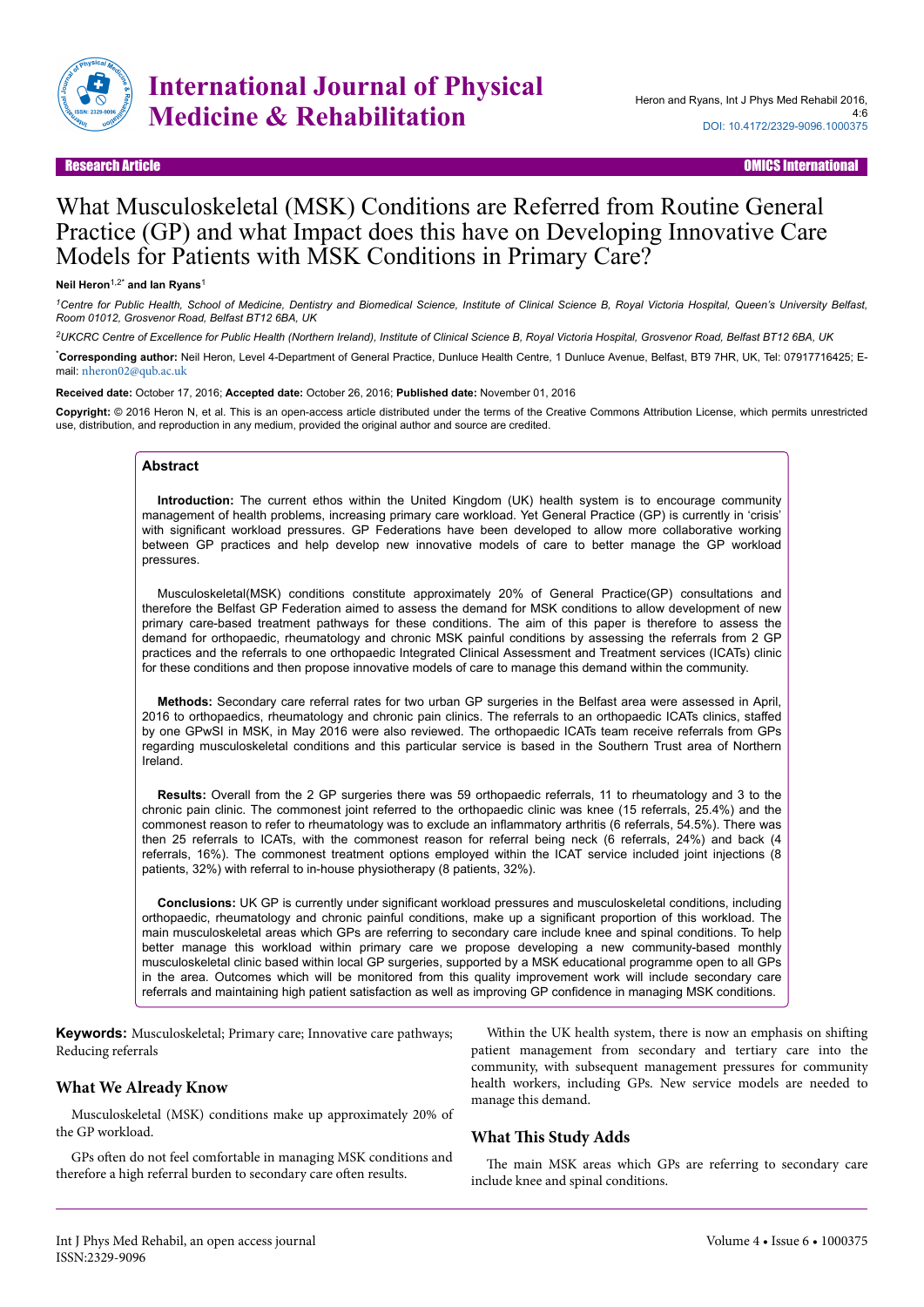Page 2 of 10

The commonest community-based treatment options employed for MSK conditions are corticosteroid/local anaesthetic joint injections with advise regarding exercise prescription, which may or may not be with a physiotherapist.

To help better manage the MSK workload within primary care we propose developing a new community-based monthly MSK clinic based within local GP surgeries, supported by a MSK educational programme open to all GPs in the area.

# **Introduction**

Musculoskeletal (MSK) conditions make up a significant workload within general practice (GP), with one in seven GP consultations reported to be for MSK conditions [1]. Нe current ethos within the UK healthcare system is for a 'shift left' in patient management and within Northern Ireland there is the Transforming Your Care policy [2], with more and more medical conditions being managed within the community. Yet GP within the UK and in Northern Ireland is in 'crisis' [3,4], with significant workload pressures on those who work within the community and in the primary care team. Нe onus is therefore on those working within GP and the community to develop innovative models of care, breaking down the traditional barriers between primary and secondary care, allowing more effective management of the workload within primary care by developing integrative models of care. One way to do this is to invest in GP Federations [4,5], a GP Federation being a collection of practices and primary care teams who work together, "developing and delivering high quality, patient-focused services for their local communities" [4] delivering care to approximately 20 GP practices and 100,000 patients [5]. Such primary care investment and collective working is in keeping with the recent call from the Northern Ireland General Practitioners Committee of the British Medical Association (BMA) to better support NI GP and avert this 'crisis' [3].

With this in mind, the Belfast GP Federation has appointed 2 MSK clinical leads to develop innovative models of care for patients with orthopaedic, rheumatology and chronic MSK painful conditions. Нe first part of this role is therefore to assess the demand for these conditions within the community to allow the Federation to better plan the innovative models of care for musculoskeletal patients. Нe aim of this paper is therefore to assess the demand for orthopaedic, rheumatology and chronic MSK painful conditions by assessing the referrals from 2 GP practices and the referrals to one orthopaedic Integrated Clinical Assessment and Treatment services (ICATs) clinic for these conditions and then propose innovative models of care to manage this demand within the community.

# **Methods**

Secondary care MSK referral rates for two GP surgeries in the Belfast area were assessed in April, 2016 to orthopaedics, rheumatology and chronic pain clinics. Practice 1 serves a patient population of approximately 9,000 and has 5 GP partners and 1 salaried GP. Practice 2 serves a patient population of approximately 6,900 and has 3 GP partners and 1 salaried GP. Both practices use Egton Medical Information Systems (EMIS) computer systems, are urban GP surgeries and have one partner with a specialist interest in the area of primary care musculoskeletal conditions. Нe referrals to 5 orthopaedic ICATs clinics, staffed by one GPwSI in MSK, in May 2016 were also reviewed. Нe orthopaedic ICATs team receive referrals from GPs about patients with musculoskeletal conditions, being community-based clinics (straddling the divide between primary and secondary care) and this particular service serves the Southern Trust area of Northern Ireland. Within the ICATs service, the doctor can manage the patients themselves (e.g. with joint injections, exercise advice) or refer to colleagues within the service including extendedscope physiotherapists and podiatry. If the condition cannot be managed within the ICATs service then a secondary care referral will occur. For physiotherapy services, the patient can be referred to ICATs physiotherapy, which offers specialist musculoskeletal physiotherapy, or to 'core' physiotherapy which provides general physiotherapy services. No ethical approval was required for this study as it an audit of musculoskeletal conditions referred to secondary care.

# **Results**

# **Practice 1 referrals**

On reviewing referrals to orthopaedics, rheumatology and the pain clinics from this surgery in April 2016, there were 37, 4 and 0 referrals, respectively. Нe orthopaedic referrals (Table 1) included 9 for knee osteoarthritis, 6 with back pain, 5 paediatric cases (2 abnormal gaits with 1 each of clicking hip, suspected brachial plexus injury at 8 week check, and fixed flexion deformity of finger at 8 week assessment), 4 with neck pain, 3 hip osteoarthritis, 3 shoulder issues (confirmed bilateral rotator cuff tear, suspected bicipital tendonitis, and glenohumeral osteoarthritis), 2 acute knee injuries, and one each of trigger finger trochanteric bursa, carpal tunnel syndrome, osteoporosis assessment and plantar fasciitis. Нe 4 rheumatology referrals (Table 2) included 2 to exclude an inflammatory arthritis and one each for carpal tunnel syndrome and steroid/local anaesthetic injections for widespread hand osteoarthritis.

| <b>Patient</b> | Reason for referral                                                                   | <b>Notes</b>                                                                               | Ix to date                                             | <b>Treatment to date</b>                                         | Alternative options to referral                                   |
|----------------|---------------------------------------------------------------------------------------|--------------------------------------------------------------------------------------------|--------------------------------------------------------|------------------------------------------------------------------|-------------------------------------------------------------------|
|                | Left<br>knee  <br>$(OA)$ -<br>osteoarthritis<br>for l<br>need<br>query<br>replacement | orthopaedic<br>Had<br>been<br>seen<br>consultant on 2 occasions+course of<br>physiotherapy | Knee X-ray-severe<br>OA                                | (PO) analgesia, ortho<br>Oral<br>r/w, physio input.              | Intra-articular (IA) steroid/local<br>anesthesia (LA) injections. |
|                | Bilateral hip OA                                                                      | $\overline{\phantom{a}}$                                                                   | Hip X-ray                                              | PO analgesia, IA steroid/LA Nil<br>injections, physio            |                                                                   |
| 3              | $OA-$<br>Bilateral<br>knee<br>for<br>need<br>query<br>replacement                     | $\overline{\phantom{a}}$                                                                   | X-ray<br>Knee<br>$\overline{\phantom{0}}$<br>severe OA | physio,<br>P <sub>O</sub><br>analgesia,<br>steroid/LA injections | Nil                                                               |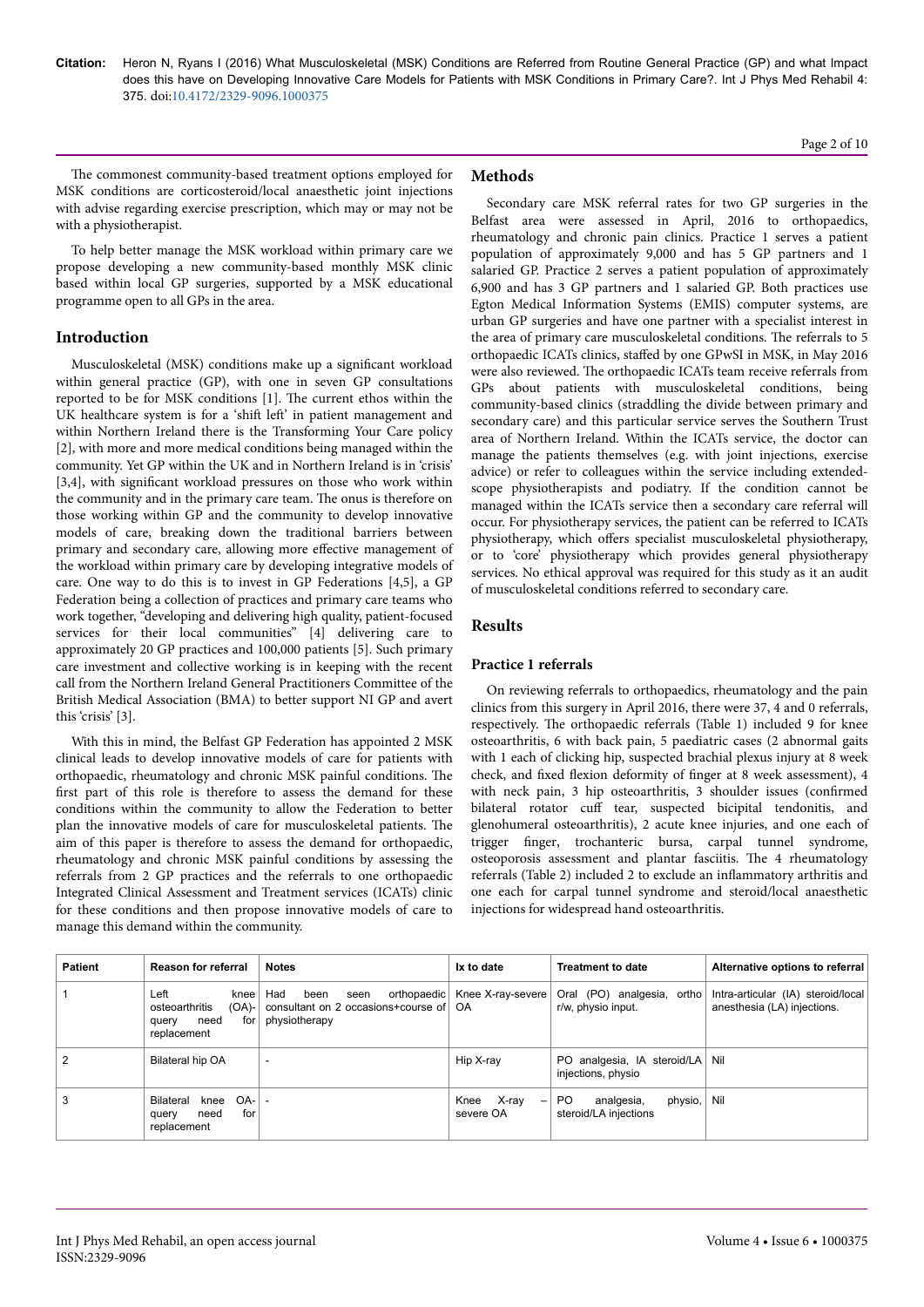Page 3 of 10

| 4  | Right<br>knee<br>osteoarthritis<br>(OA)-<br>query<br>need<br>for<br>replacement         |                                                                                                                                                                      | Knee<br>X-ray-OA<br>changes                                                | PO analgesia,<br>physio,<br>IA I<br>steroid/LA injections | Nil                                                                                                                                                |
|----|-----------------------------------------------------------------------------------------|----------------------------------------------------------------------------------------------------------------------------------------------------------------------|----------------------------------------------------------------------------|-----------------------------------------------------------|----------------------------------------------------------------------------------------------------------------------------------------------------|
| 5  | Sciatica                                                                                | Physio requesting referral to ortho                                                                                                                                  |                                                                            | PO analgesia, physio                                      | Nil                                                                                                                                                |
| 6  | L 3rd trigger finger-<br>need<br>query<br>for<br>steroid/LA injection                   |                                                                                                                                                                      |                                                                            | Nil                                                       | Injection in practice                                                                                                                              |
| 7  | Right carpal tunnel<br>syndrome symptoms                                                | GP<br>querying need for<br>steroid   -<br>injection further investigation                                                                                            |                                                                            | Nil                                                       | Steroid injection in practice                                                                                                                      |
| 8  | Bilateral knee pains                                                                    | Knee xray report-mild OA changes; ?<br>osteochondritis dissecans defect in<br>the medial femoral condyle with<br>query loose body-advised referral for<br><b>MRI</b> |                                                                            | Po analgesia                                              | Option-get MRI 1st-if confirmed<br>xray findings, then refer on                                                                                    |
| 9  | Osteoporosis<br>assessment                                                              | On PO steroids with diagnosis of RA                                                                                                                                  | $\overline{\phantom{a}}$                                                   | $\overline{a}$                                            | Refer for DEXA scan; blood<br>profile in primary care; start<br>vitamin<br>D/calcium<br>supplementation;<br>start<br>bisphosphonate if appropriate |
| 10 | Spinal stenosis on<br>MRI of lumbar spine                                               |                                                                                                                                                                      | MRI-spinal<br>stenosis at L4-5,<br>X-ray-OA<br>changes,<br>blood<br>screen | PO analgesia, physio                                      | Nil                                                                                                                                                |
| 11 | Right<br>knee<br>osteoarthritis<br>$(OA)$ -<br>query<br>need<br>for<br>replacement      | Also referred to falls clinic                                                                                                                                        | X-ray-OA<br>Knee<br>changes                                                | PO analgesia.                                             | Physio<br>steroid/LA<br>referral,<br>injection                                                                                                     |
| 12 | Abnormal gait                                                                           | 5yo                                                                                                                                                                  | Referred through<br>GP<br>but<br>had<br>already attended<br>A&E            | Nil                                                       | Referral rejected -? transient<br>synovitis-refer if not settling/any<br>concerns                                                                  |
| 13 | Right<br>arm<br>abnormality in an 8<br>week old                                         | Query brachial plexus nerve injury                                                                                                                                   | Picked up at 8<br>week assessment<br>by GP                                 | Nil                                                       | Nil                                                                                                                                                |
| 14 | Left knee pain                                                                          | ÷,                                                                                                                                                                   | Referred for X-ray-<br>no result available                                 | PO analgesia, IA steroid/LA<br>injection                  | Refer for IA steroid/LA injection<br>and then course of physio first<br>before referring to orthopaedics                                           |
| 15 | weeks ago-clinically<br>left medial collateral<br>ligament<br>medial<br>meniscus injury | Left knee injury 10 No symptoms of locking or instability                                                                                                            | Referred for X-ray                                                         |                                                           | Xray<br>then<br>acute<br>and<br>(POLICE)<br>with<br>management<br>follow-up before referring for<br>physio                                         |
| 16 | Right<br>anterior<br>shoulder/bicep pain                                                | Shoulder ultrasound, shoulder and<br>elbow X-ray normal                                                                                                              | Referred-query<br>cause of pain                                            | PO.<br>analgesia,<br>exercise<br>advice                   | Nil                                                                                                                                                |
| 17 | Neck pain - referred<br>query<br>for<br>any<br>injection<br>therapies<br>available      | Neck X-ray-OA changes                                                                                                                                                |                                                                            | PO analgesia; titrating up<br>analgesic ladder            | Refer to physio first                                                                                                                              |
| 18 | Acute neck pain after   -<br>game of golf                                               |                                                                                                                                                                      | <b>Blood</b><br>screen<br>undertaken in GP                                 | PO analgesia; already seen<br>chiropractornad             | Refer to physio first; titrate<br>analgesia                                                                                                        |
| 19 | Chronic neck pain-<br>years                                                             | X-ray and MRI-mild oa changes                                                                                                                                        |                                                                            | PO analgesia; physio                                      | Nil                                                                                                                                                |
| 20 | Neck<br>pain<br>with<br>radiculopathy<br>symptoms                                       | X-ray showed advanced oa changes-<br>referred for MRI and ortho r/w                                                                                                  | $\overline{\phantom{a}}$                                                   | PO analgesia                                              | Refer to physio first with MRI<br>referral                                                                                                         |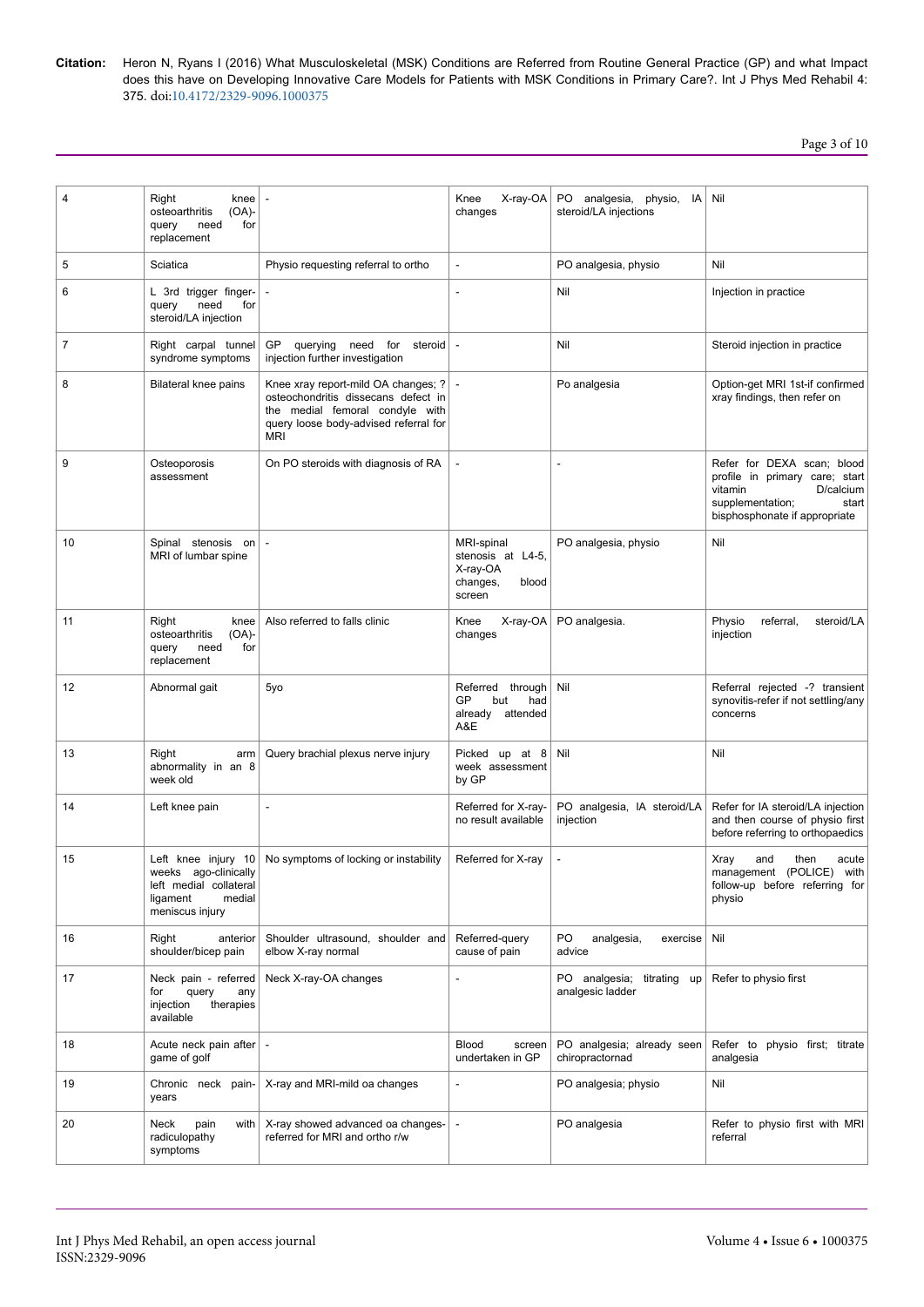Page 4 of 10

| 21 | Right hip OA-query<br>need<br>for<br>hip<br>replacement                                                  | Right hip<br>X-ray-advanced<br>OA<br>changes           |                                                           | PO analgesia, physio                           | Nil                                                                                                                              |
|----|----------------------------------------------------------------------------------------------------------|--------------------------------------------------------|-----------------------------------------------------------|------------------------------------------------|----------------------------------------------------------------------------------------------------------------------------------|
| 22 | Right<br>trochanteric<br>bursa                                                                           | Referring for steroid/LA injection                     | L,                                                        | PO analgesia                                   | Steroid injection in practice<br>physio referral                                                                                 |
| 23 | Left shoulder OA on<br>X-ray-minor                                                                       |                                                        |                                                           | $\overline{a}$                                 | Analgesia, steroid/LA injection,<br>physio                                                                                       |
| 24 | Bilateral hip OA                                                                                         | Referring<br>steroid/LA<br>for<br>query<br>injections  |                                                           | X-ray-OA<br><b>Bilateral</b><br>hip<br>changes | Steroid/LA injections in practice<br>with physio therapy                                                                         |
| 25 | OA-<br>Bilateral<br>knee<br>query<br>need<br>for<br>replacement                                          | Bilateral<br>OA<br>knee<br>X-ray-severe<br>changes     | $\overline{\phantom{a}}$                                  | Knee IA steroid/LA injections,<br>physio       | Nil                                                                                                                              |
| 26 | Right<br>knee<br>osteoarthritis<br>$(OA)$ -<br>for<br>need<br>query<br>replacement                       | X-ray-moderate OA changes                              |                                                           |                                                | Knee steroid/LA injection in<br>practice, physio                                                                                 |
| 27 | MRI-showed<br>spinal<br>stenosis,<br>focal<br>no<br>neurology                                            |                                                        |                                                           | $\overline{\phantom{a}}$                       | PO <sub>1</sub><br>analgesia<br>and<br>physio<br>referral first with advice about<br>red flags and when to seek<br>urgent review |
| 28 | 2 yr hx of sciatica<br>with focal neurology<br>reported                                                  | Previously<br>had<br>physio-no<br>improvement          | $\overline{a}$                                            | Lumbar<br>$xray-OA$<br>spine<br>changes        | Nil                                                                                                                              |
| 29 | Right<br>knee<br>$(OA)$ -<br>osteoarthritis<br>for<br>query<br>need<br>replacement                       | Previously<br>IA<br>steroid/LA<br>had<br>injections    | Now<br>on<br>strong<br>opiate<br>meds.<br>Declined physio | Right knee xray-severe OA<br>changes           | Nil                                                                                                                              |
| 30 | Back pain-had been<br>told by orthopaedic<br>consultant<br>to<br>be<br>referred for steroid<br>injection |                                                        |                                                           |                                                | Physio referral first with then<br>onward referral if not settling                                                               |
| 31 | Twisting injury to left<br>knee 8 weeks ago-?<br>meniscal tear                                           | Referred for X-ray                                     | locking<br>No<br>or<br>instability<br>symptoms            | $\overline{a}$                                 | Physio, PO analgesia- refer to<br>orthopaedics if not settling                                                                   |
| 32 | 4 year old with 6<br>history<br>οf<br>month<br>clicking hip-maternal<br>concerns                         | Hip X-ray-NAD                                          |                                                           | $\overline{\phantom{a}}$                       | Nil                                                                                                                              |
| 33 | OA changes on xray<br>of lumbar spine and<br>sciatica symptoms-<br>query need for MRI                    | Referred as severe $X$ -ray of lumbar spine            |                                                           |                                                | Physio with or without MRI<br>referral first                                                                                     |
| 34 | tears -query need for<br>operative repair                                                                | Bilateral rotator cuff   X-ray, U/S, analgesia, physio | Subacromial<br>steroid injections                         | $\overline{\phantom{a}}$                       | Nil                                                                                                                              |
| 35 | Left-sided<br>$planar$ -<br>fasciitis symptoms                                                           |                                                        | $\overline{a}$                                            | $\overline{\phantom{a}}$                       | Steroid injections in practice<br>and advise re stretches, etc                                                                   |
| 36 | Change in gait<br>asymmetrical, in 1yo                                                                   |                                                        | L,                                                        | $\overline{\phantom{a}}$                       | Hip/pelvis xray pre-referral but<br>would still need referral                                                                    |
| 37 | Fixed<br>flexion $\vert$ -<br>deformity of finger at<br>8 wk assessment                                  |                                                        | L,                                                        | L.                                             | Nil                                                                                                                              |

Table 1: Orthopaedic referrals from Practice 1.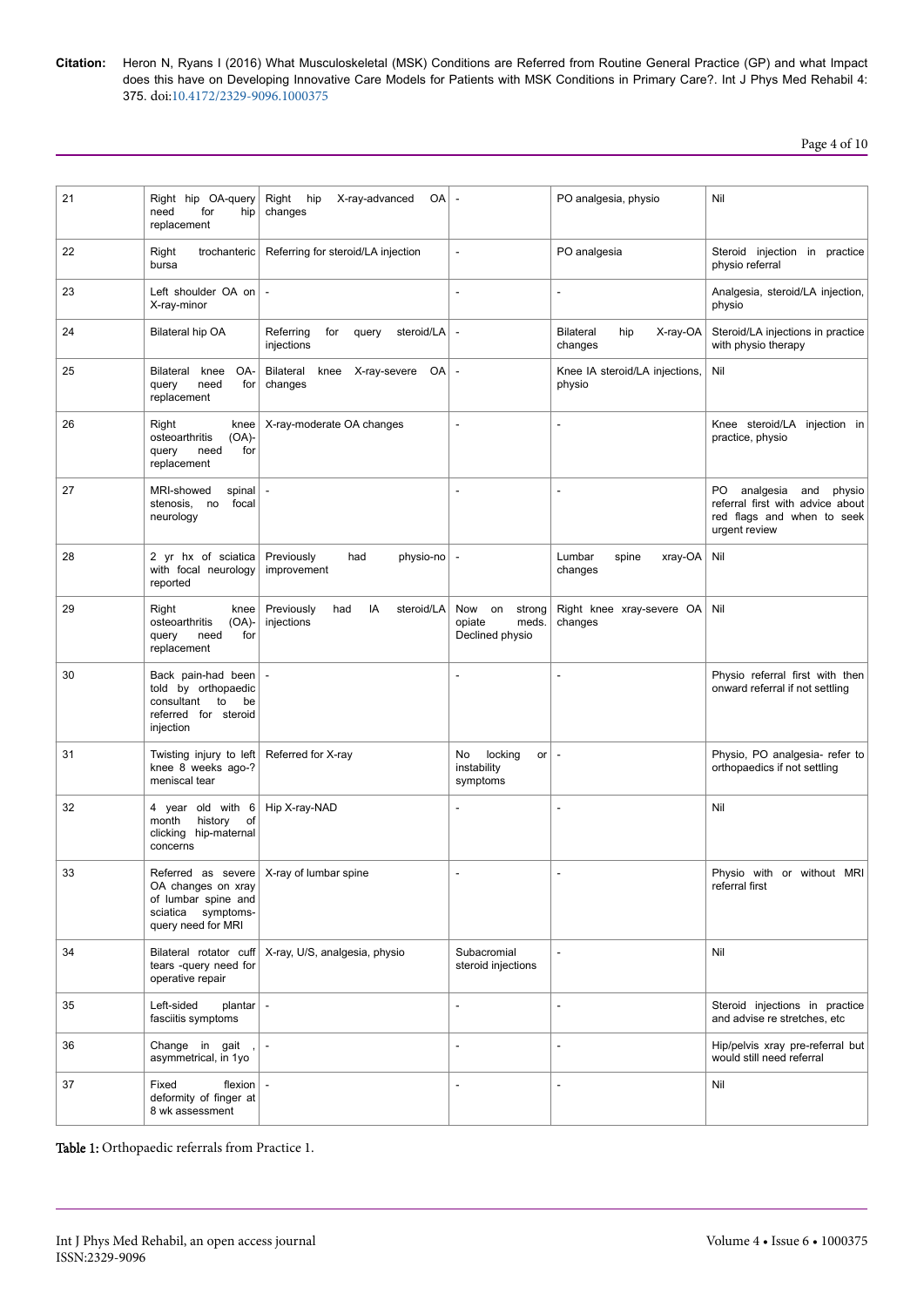| <b>Patient</b> | <b>Reason for referral</b>                               | <b>Notes</b>                                                                               | Ix to date                        | <b>Treatment to date</b>                                                             | Alternative options to referral                                                                     |
|----------------|----------------------------------------------------------|--------------------------------------------------------------------------------------------|-----------------------------------|--------------------------------------------------------------------------------------|-----------------------------------------------------------------------------------------------------|
|                | For carpal tunnel steroid<br>injection                   |                                                                                            | Nil recent                        | Carpal tunnel splint provided<br>recent A&E<br>following<br>attendance, PO analgesia | Steroid injection in practice; consider<br>inflammatory blood screen to exclude<br>secondary causes |
|                | inflammatory<br>Query<br>arthritis                       | History<br>0f<br>intermittent  <br>swollen joints + raised anti-<br>chromatin level of 5.6 | Inflammatory blood<br>screen      | PO analgesia                                                                         | Also consider x-ray of appropriate areas<br>with referral                                           |
| 3              | Query need for IA hand<br>steroid/LA injections          | Had previously-worked well                                                                 | Known<br>psoriatic<br>arthropathy | PO analgesia                                                                         | Steroid/LA IA injection in practice                                                                 |
|                | Query erosive arthritis<br>changes seen on hand<br>X-ray | Referred<br>to X-ray<br>due<br>findings-query inflammatory<br>arthritis                    |                                   |                                                                                      | Nil                                                                                                 |

Table 2: Rheumatology referrals from Practice 1.

Alternative management options, which could have been considered in practice prior to the secondary care orthopaedic referral included 10 for local anesthetic/steroid injection with or without exercise advice, 10 for physiotherapy and 1 referral each for an MRI and osteoporosis management. Alternative management options for the rheumatology secondary care referrals were to consider steroid/local anaesthetic injections in the GP surgery for 2 of the referrals.

# **Practice 2 referrals**

On reviewing referrals to orthopaedics, rheumatology and the pain clinics from this surgery in April 2016, there were 22, 7 and 3 referrals,

respectively. Нe orthopaedic referrals (Table 3) included 6 for knee symptoms and 3 each for shoulder symptoms, foot pathology and paediatric cases (one each for flat feet, poor balance and unilateral tiptoe walking). Нere were then 2 referrals for carpal tunnel syndrome with one each for a wrist ganglion, back pain, neck pain, osteoporosis assessment, and lateral epicondylitis/tennis elbow. Whereas the rheumatology referrals (Table 4) included 4 to exclude an inflammatory arthritis and then 1 each for neck pain with radiculopathy, suspected fibromyalgia and complete supraspinatus tendon rupture in the shoulder. Finally, the 3 pain clinic referrals (Table 5) included 2 for chronic back pain and 1 for chronic neck pain.

| <b>Patient</b> | <b>Reason for referral</b>                                               | <b>Notes</b>                                                                     | Ix to date                                                   | <b>Treatment to date</b>              | Alternative options to referral                                                       |
|----------------|--------------------------------------------------------------------------|----------------------------------------------------------------------------------|--------------------------------------------------------------|---------------------------------------|---------------------------------------------------------------------------------------|
| 1              | Ganglion to dorsum of<br>right wrist                                     | History of fibromyalgia                                                          | $\overline{a}$                                               |                                       | Aspirate/inject in practice                                                           |
| 2              | Left shoulder OA                                                         | shoulder<br>Previously<br>had<br>injection<br>steroid/LA<br>which<br>worked well | Shoulder<br>X-ray-<br>glenohumeral<br>osteoarthritis         | PO analgesia                          | Glenohumeral steroid/LA injection in<br>practice physio                               |
| 3              | Low back pain                                                            | $\sim$                                                                           | MRI-OA changes                                               | PO analgesia                          | Physio with advice about red flag<br>features and when to seek urgent<br>review       |
| 4              | Right knee pain-query<br>meniscal pathology                              | History of right knee locking and<br>giving way                                  | Right knee X-ray - nad                                       | Po analgesia                          |                                                                                       |
| 5              | shoulder<br>Left<br>ultrasound-subacromial<br>bursitis                   | $\blacksquare$                                                                   | Left shoulder ultrasound                                     | Po analgesia                          | Subacromial steroid/LA<br>injection in<br>practice +/- physio                         |
| 6              | Right carpal<br>tunnel<br>syndrome                                       | History of fibromyalgia                                                          | $\overline{a}$                                               | Given<br>trial<br>of<br>amitriptyline | Steroid injection in practice hand splints                                            |
| 7              | Right knee pain-recent<br><b>MRI</b>                                     | No history of injury, locking or<br>instability                                  | MRI-meniscal<br>tear,<br>osteochondral defect, OA<br>changes | PO analgesia                          | Consider physio referral first                                                        |
| 8              | 6 year old referred for<br>flat feet and issues with<br>walking          | Seen by podiatrist who had<br>advised referral                                   | $\overline{\phantom{a}}$                                     |                                       | Referral returned by orthopaedics<br>inappropriate referral-advised normal<br>variant |
| 9              | 1 year old with history<br>of poor balance and<br>falls-parental concern | $\sim$                                                                           | ÷,                                                           | $\overline{\phantom{a}}$              | Referral returned by orthopaedics<br>inappropriate referral-advised normal<br>variant |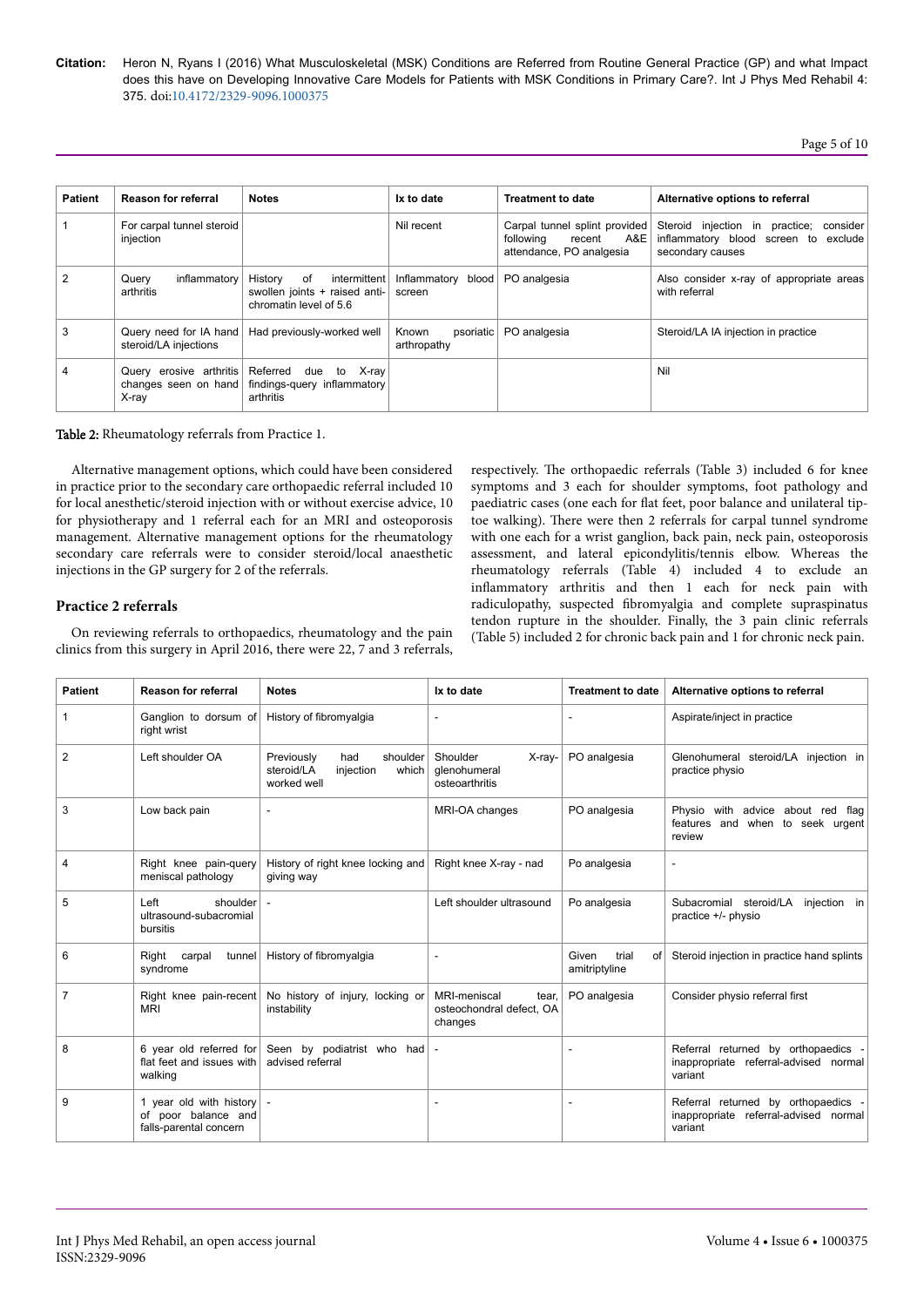Page 6 of 10

| 10              | <b>Neck</b><br>pain<br>with<br>radiculopathy<br>symptoms                                        | MRI-showed<br>cervical<br>disc<br>prolapse                                                                                          | <b>MRI</b>                                                                                                                    | PO analgesia                                             | Query<br>physio<br>first<br>with<br>pain<br>management in practice                                                                        |
|-----------------|-------------------------------------------------------------------------------------------------|-------------------------------------------------------------------------------------------------------------------------------------|-------------------------------------------------------------------------------------------------------------------------------|----------------------------------------------------------|-------------------------------------------------------------------------------------------------------------------------------------------|
| 11              | History of left knee<br>locking for 2 months-<br>patient can force the<br>knee to straighten    | X-ray-normal                                                                                                                        |                                                                                                                               | PO analgesia                                             | MRI, physio, with advice if acute locking<br>$-AAE$                                                                                       |
| 12 <sup>2</sup> | Referred<br>for <sub>l</sub><br>osteoporosis<br>assessment                                      | Had previous DEXA scan which<br>advised repeat in 3 years                                                                           | Bone scan-osteopenia                                                                                                          | No t/ment to date-<br>advised<br>lifestyle<br>measures.  | Refer for DEXA scan; blood profile in<br>primary care; start vitamin D/calcium<br>supplementation; start bisphosphonate<br>if appropriate |
| 13              | Left knee OA                                                                                    | Left<br>knee<br>X-ray-mild<br>OA<br>changes                                                                                         | X-ray                                                                                                                         | PO analgesia                                             | Physio; activity modification; steroid/LA<br>injection for pain                                                                           |
| 14              | Right knee pain for 3<br>years<br>following<br>a<br>twisting<br>injury-query<br>meniscal injury | history<br>No<br>of<br>locking<br>or<br>instability                                                                                 | X-ray                                                                                                                         | PO analgesia                                             | Physio 1st IA steroid/LA injection for<br>pain; if not settling-orthopaedic referral                                                      |
| 15              | Right<br>lateral<br>epicondylitis                                                               | L.                                                                                                                                  |                                                                                                                               | PO analgesia                                             | Physio novel injection therapies, e.g.<br>whole blood                                                                                     |
| 16              | Left shoulder pain-AC<br>joint OA calcification<br>within<br>rotator<br>cuff<br>muscles         |                                                                                                                                     | Left shoulder X-ray                                                                                                           | Subacromial<br>steroid<br>injection;<br>course of physio | For further subacromial steroid/LA<br>injection and then refer if not settling                                                            |
| 17              | Unilateral<br>tip-toe<br>walking in 1 year old                                                  | $\overline{a}$                                                                                                                      |                                                                                                                               |                                                          | $\overline{\phantom{a}}$                                                                                                                  |
| 18              | Bilateral hallux valgus                                                                         | $\overline{a}$                                                                                                                      | X-ray                                                                                                                         | ÷.                                                       | Podiatry referral first                                                                                                                   |
| 19              | Right carpal<br>tunnel<br>syndrome                                                              | $\sim$                                                                                                                              | Previously<br>by<br>seen<br>rheumatology<br>consultant-2<br>injections-<br>advised<br>if<br>symptoms<br>recur to have surgery | Ĭ.                                                       | L,                                                                                                                                        |
| 20              | Foot pain, bilateral                                                                            | History of<br>bilateral<br>talipes<br>surgically<br>equinous<br>varus,<br>had R<br>corrected; previously<br>calcaneal cuboid fusion | Previously seen by foot<br>surgeon                                                                                            | X-ray                                                    | Query trial of podiatry first before<br>referral back to foot surgeon                                                                     |
| 21              | Left<br>knee<br>pain-no<br>trauma                                                               | Left knee X-ray-nil; 53 years old                                                                                                   | X-ray                                                                                                                         | PO analgesia                                             | Physio IA steroid/LA injection                                                                                                            |
| 22              | bunion<br>(hallux<br>Right<br>valgus)                                                           | 28 years old                                                                                                                        | Right foot X-ray                                                                                                              | Nil                                                      | Podiatry first                                                                                                                            |

Table 3: Orthopaedic referrals from Practice 2.

| <b>Patient</b> | <b>Reason for referral</b>                   | <b>Notes</b>                                      | Ix to date                                                      | <b>Treatment to date</b> | options to<br><b>Alternative</b><br>referral |
|----------------|----------------------------------------------|---------------------------------------------------|-----------------------------------------------------------------|--------------------------|----------------------------------------------|
|                | Query inflammatroy arthritis                 |                                                   | Inflammatory blood screen; $X$ -<br>ray-DIP 2nd finger swelling | PO analgesia             | ۰.                                           |
|                | Query inflammatory arthritis                 | History<br>оf<br>Raynaud's;<br>anti-<br>$Ro + ve$ |                                                                 | Po analgesia             |                                              |
|                | Neck pain-MRI shows prolapsed<br>discs       |                                                   | <b>MRI</b>                                                      | PO analgesia             | Refer to physio first                        |
|                | Widespread<br>pain-suspected<br>firbomylagia |                                                   | Inflammatory<br>blood<br>screen-<br>normal                      | Po analgesia             | Physio; pain management                      |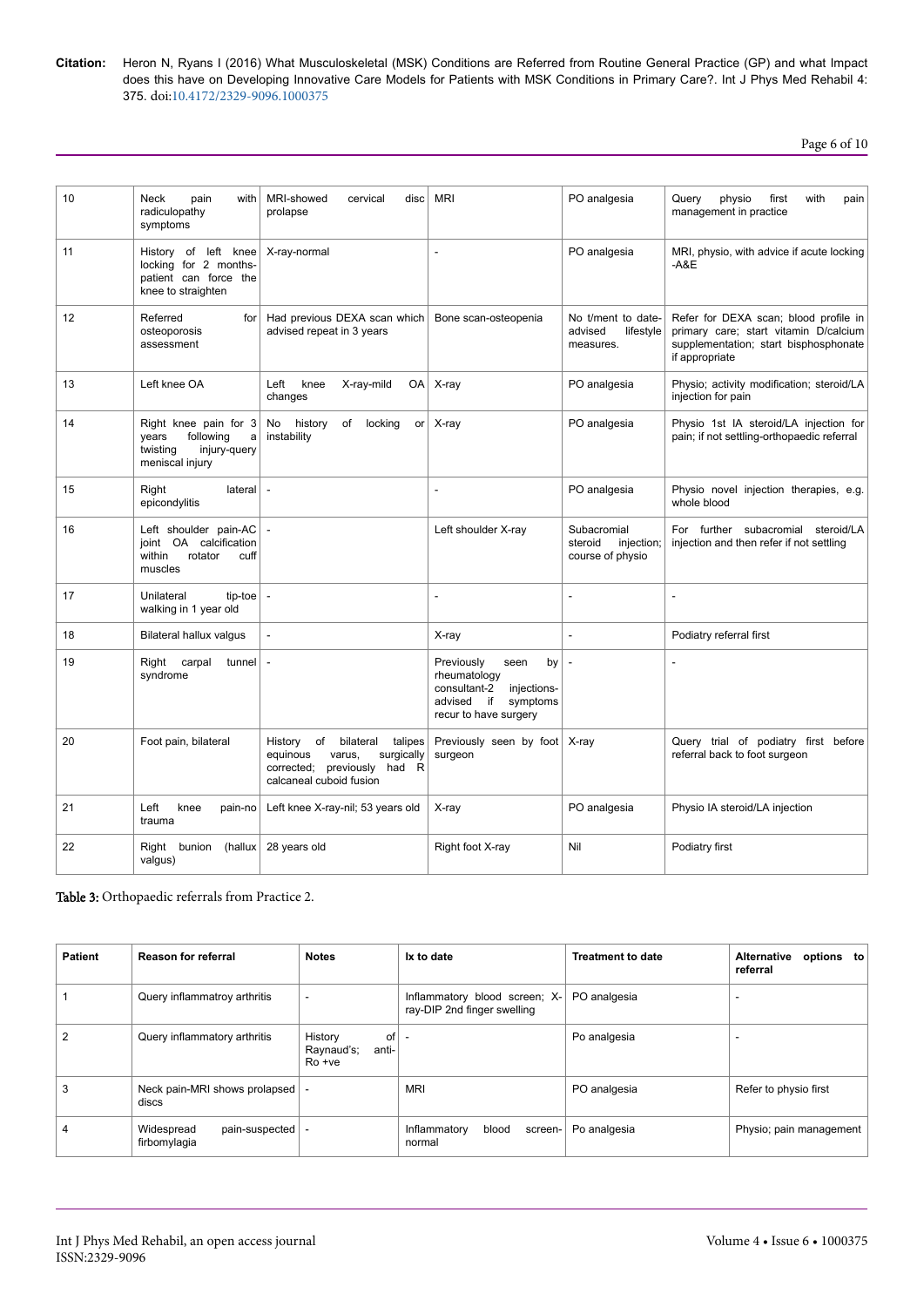| 5 | Joint erosions seen on X-ray $-$ -<br>query inflammatory arthropathy | X-ray,<br>inflammatory<br>screen                                                                                                    | blood   PO analgesia |                                    |
|---|----------------------------------------------------------------------|-------------------------------------------------------------------------------------------------------------------------------------|----------------------|------------------------------------|
| 6 | History of psoriasis and joint -<br>erosions seen on hand X-ray      | inflammatory<br>X-ray,<br>screen                                                                                                    | blood   Po analgesia |                                    |
|   | Right shoulder pain                                                  | Right shoulder X-ray-normal; Po analgesia,<br>right shoulder $U/S - \text{complete}$ steroid injections<br>rupture of supraspinatus | physio,<br>x3        | Shoulder<br>orthopaedic<br>surgeon |

Table 4: Rheumatology referrals from Practice 2.

| <b>Patient</b> | Reason for referral                                  | <b>Notes</b> | Ix to date            | <b>Treatment to date</b>                      | <b>Alternative options</b>                                                |
|----------------|------------------------------------------------------|--------------|-----------------------|-----------------------------------------------|---------------------------------------------------------------------------|
|                | Chronic back pain-recent<br>decompression surgery    |              | X-ray, MRI-OA changes | Orthopaedic input; on gabapentin,<br>naproxen | Titration of pain meds in practice;<br>pain management techniques         |
|                | Chronic back pain with -<br>radiation down right leg |              | X-ray-OA changes      | Started on gabapentin                         | Titration of pain meds in practice;<br>pain management techniques         |
|                | Chronic neck pain with -<br>radiculopathy            |              | X-ray, MRI-OA changes | Started<br>on co-codamol<br>diazepam          | 30/500; Titration of pain meds in practice;<br>pain management techniques |

Table 5: Chronic Pain Clinic referrals from Practice 2.

Alternative management options which could have been considered in practice prior to the secondary care orthopaedic referrals included 7 for local anaesthetic/steroid injection with or without exercise advice, 5 for physiotherapy, 3 for podiatry and 1 osteoporosis assessment. Whereas the alternative to rheumatology secondary care referrals included 2 to physiotherapy and 1 to the orthopaedic shoulder consultant to consider operative repair of the complete rotator cuff tear. Finally, the chronic pain referrals could have been alternatively managed with in-house analgesic titration with a pain management course/techniques.

# included 6 with neck pain and 4 each of back pain, hip pain and carpal tunnel syndrome. Нere were then 2 referrals each for trigger finger and shoulder symptoms with one each for neck pain, Dupytren's contracture and wrist pain. Treatment within the ICATs service included 8 receiving steroid/local anaesthetic injections to the affected area with or without exercise prescription, 8 referred to the ICATs physio, with 3 referred to core physiotherapy. Two patients were also referred for an MRI of the affected area with one patient each receiving an ultrasound guided steroid/local anaesthetic injection, hand splints and exercise prescription with advice about their condition. Only 4 patients were referred onwards from the ICATs service, with 3 referred to core physiotherapy and 1 for an ultrasound guided steroid/local anesthetic injection.

# **Orthopaedic ICAT clinic referrals**

There were 25 referrals (Table 6) to orthopaedic ICATs received in May 2016 to one GPwSI, managed over 5 clinics. Нe presenting issue

| Patient | Referral reason                         | Investigations                                                                                | Management in ortho ICATs                                                                          | Onward referral from ICATs       |
|---------|-----------------------------------------|-----------------------------------------------------------------------------------------------|----------------------------------------------------------------------------------------------------|----------------------------------|
|         | Left knee OA                            | Left<br>$X-ray-OA$<br>knee<br>changes                                                         | Steroid/LA IA knee injection; walking stick                                                        | No                               |
| 2       | Back pain/sciatica                      | Nil                                                                                           | Core physio referral; trial of neuropathic analgesic<br>(e.g. amitriptyline)                       | Yes-core physio                  |
| 3       | Right hip pain-suspected<br>labral tear | MRI with contrast                                                                             | Suspected right labral hip tear trochanteric bursitis<br>of right hip; referred to ICATs physio    | No                               |
| 4       | Neck pain                               | MRI-normal                                                                                    | Normal MRI; patient reporting neck pain with<br>radiation down arm; trial of neuropathic analgesia | Yes-core physio                  |
| 5       | Thoracic back pain                      | MRI-degenerative<br>changes at T7-T8                                                          | Advised re appropriate strengthening exercises for<br>back and referred to ICATs physio for input  | No                               |
| 6       | Right<br>carpal<br>tunnel<br>syndrome   | Nil                                                                                           | Carpal tunnel steroid injection; splints                                                           | No                               |
|         | Right middle trigger finger             | for ultrasound<br>Referred<br>guided steroid injection<br>as nodule palpable on the<br>tendon | Referred for u/s guided steroid injection                                                          | Yes-u/s quided steroid injection |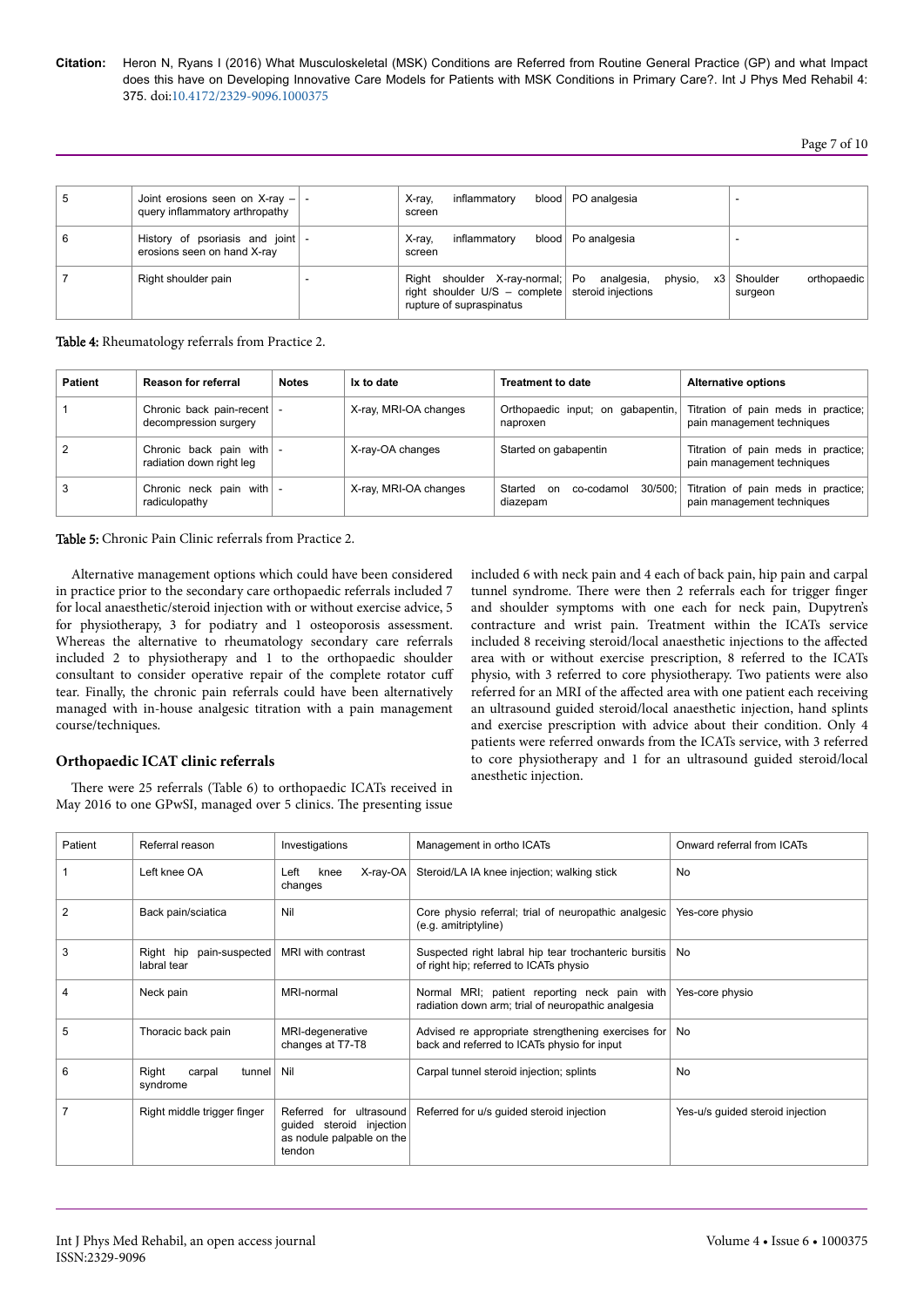Page 8 of 10

| 8  | Twisting injury to right knee<br>approx. 9 months ago                                                                               | Referred for MRI - ?<br>meniscus ACL injury                                    | MRI referral; ICATs physio                                                                                                                                          | Yes-MRI referral for right knee                                  |
|----|-------------------------------------------------------------------------------------------------------------------------------------|--------------------------------------------------------------------------------|---------------------------------------------------------------------------------------------------------------------------------------------------------------------|------------------------------------------------------------------|
| 9  | Recurrent<br>left<br>patella<br>dislocation                                                                                         | Left knee X-ray-normal                                                         | Referred for ICATs physio and advised re core<br>stability                                                                                                          | No                                                               |
| 10 | Dupytren's<br><b>Bilateral</b><br>contracture of hands, right<br>greater than left                                                  | Nil                                                                            | Conservative management advised as flexion<br>contracture mild (<20 degrees) and not interfering<br>with activities of daily living                                 | No                                                               |
| 11 | Left knee<br>pain;<br>MRI.<br>showed a medial meniscal<br>tear and chondromalacia<br>patellae                                       | No history of locking or<br>instability                                        | Titration of PO analgesia and referred to ICATs<br>physio for appropriate quadriceps, hamstring and<br>gluteal strengthening exercises                              | No                                                               |
| 12 | U/S<br>of<br>left<br>shoulder<br>rotator<br>showed<br>cuff<br>tendonitis and subacromial<br>bursitis                                |                                                                                | Subacromial steroid/LA injection into L shoulder<br>and referred to ICATs physio                                                                                    | No                                                               |
| 13 | tunnel<br>Right<br>carpal<br>syndrome and Dupytren's<br>contracture                                                                 | Nil                                                                            | Right carpal tunnel steroid injection; night splints;<br>Dupytren's<br>conservative<br>management<br>of<br>contracture                                              | No                                                               |
| 14 | <b>Bilateral</b><br>carpal<br>tunnel<br>syndrome, left>right                                                                        | Nil                                                                            | Trial of night splints; if no improvement – steroid<br>injection                                                                                                    | No                                                               |
| 15 | Bilateral<br>hip<br>OA<br>and<br>shoulder<br>bilateral<br>impingement, right>left                                                   | Hip X-ray-OA changes                                                           | Steroid/LA injection to right hip and then input from<br>ICATs physio; own GP had already referred for<br>bilateral U/S guided subacromial steroid/LA<br>injections | No                                                               |
| 16 | 82 year old man with 3<br>week history of back pain<br>and past history of prostate<br>carcinoma                                    | Referred for MRI of<br>lumbar spine due to hx of<br>prostate ca                | Trial of neuropathic agent (amitriptyline); advised<br>regarding core stability exercises and referred to<br>ICATs physio for input                                 | No                                                               |
| 17 | 12 year history of bilateral<br>patellofemoral<br>anterior<br>knee pain, right>left                                                 | Bilateral xray of knees<br>nil                                                 | Advised regarding core stability,<br>particularly<br>quadriceps, hamstring and gluteal strengthening<br>exercises; then referred to ICATs physio to support<br>this | No                                                               |
| 18 | Left subacromial shoulder<br>impingement                                                                                            | Left shoulder X-ray - nil                                                      | Left subacromial steroid/LA injection; advised re<br>rotator cuff strengthening exercises and then<br>referred to ICATs physio for input                            | No                                                               |
| 19 | Bilateral hip pain, right>left                                                                                                      | Bilateral hip/pelvis X-ray -<br>nad                                            | Tight hip flexors and poor lumbar spine mobility-<br>referred to ICATs physio                                                                                       | No                                                               |
| 20 | Chronic lumbar back pain                                                                                                            | MRI-degenerative<br>changes with potential for<br>nerve root impingement       | Trial of neuropathic analgesia; core stability<br>exercise advice and referred to ICATs physio to<br>support                                                        | No                                                               |
| 21 | Bilateral hip pain, left>right                                                                                                      | X-ray-OA changes                                                               | Exercise prescription and general advice about<br>osteoarthritis as a condition                                                                                     | No                                                               |
| 22 | Left-sided ulna wrist pain.<br>Had been referred by core<br>physio after course of<br>physio and x2 steroid/LA<br>into wrist joint. | X-ray<br>of<br>wrist-oa<br>changes, particularly at<br>the radiocarpal joints. |                                                                                                                                                                     | Yes - referred for MRI-query triangular<br>fibrocartilage injury |
| 23 | Right 5th trigger finger                                                                                                            | Nil                                                                            | Blind injection of steroid/LA around palpable nodule<br>at MCP area                                                                                                 | No                                                               |
| 24 | Bilateral<br>carpal<br>tunnel<br>syndrome, left> right                                                                              | Nil                                                                            | Steroid injection to L carpal tunnel with night splints                                                                                                             | No                                                               |
| 25 | pain-OA<br>Left<br>knee<br>changes on X-ray                                                                                         | MRI done to exclude<br>meniscal injury                                         | Physio for core strengthening<br>exercises<br>IA<br>steroid/LA injection if not settling                                                                            | No                                                               |

Table 6: Orthopaedic ICAT referrals.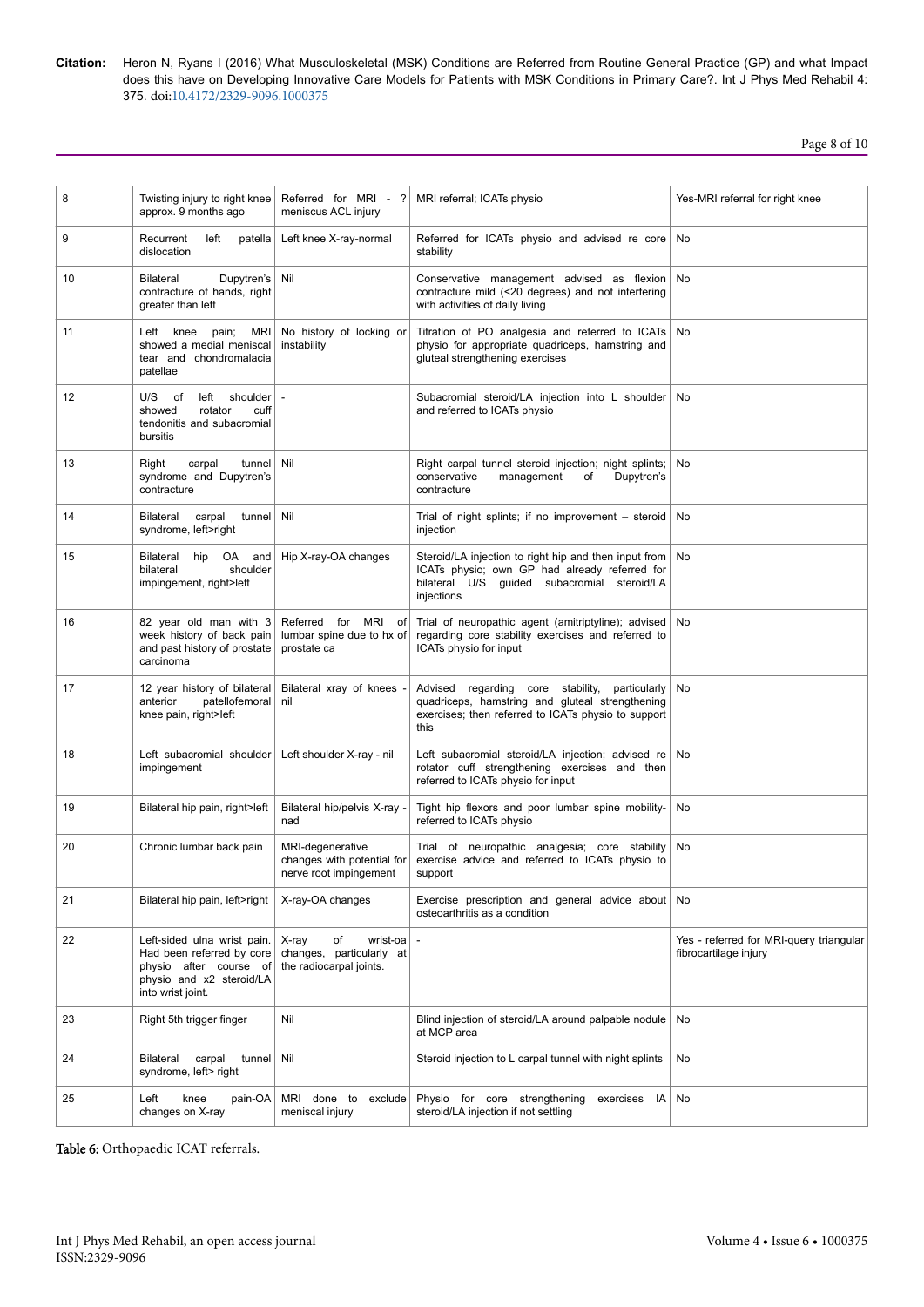# **Discussion**

Musculoskeletal conditions, including orthopaedic, rheumatology and chronic painful conditions, make up a significant workload for routine GP. Нrough the analysis which has been performed, it can be seen that knee and hip conditions, particularly osteoarthritis affecting these areas, as well as back and neck pain, shoulder, foot and paediatric orthopaedic pathology are common reasons for onward referral from GP to secondary care. Other common reasons for referral include carpal tunnel syndrome, trigger fingers and the need to exclude an inflammatory arthritis. Common treatment options for these musculoskeletal conditions include steroid/local anesthetic injections to the affected area, exercise prescription with or without physiotherapy input, pain management and information sharing about their condition to enable patient empowerment.

# **Prevalence of MSK conditions in primary care**

The main joint being referred from primary care in this project was knee, with the commonest pathology detected here being osteoarthritis. Нis finding is in keeping with previous authors [1] who found the knee and back to be the commonest body regions presenting in GP patients with MSK symptoms. Although other authors reported the back and neck regions as the commonest presenting areas for MSK conditions in primary care [6]. This difference may be explained by the fact that our study is looking at the MSK referrals from practice and not simply reporting the MSK conditions presenting to routine GP. Нe GPs may therefore be filtering out these other musculoskeletal presentations within their own clinics.

# **Future plans-quality improvement project to manage MSK conditions in primary care**

From this analysis, to help reduce secondary care referrals for musculoskeletal conditions as well as better manage the workload in primary care from musculoskeletal conditions, 2 options have been proposed. Нe options have included a monthly specialist musculoskeletal clinic based within the local GP surgeries to run alongside an ongoing educational programme to generally up-skill GPs on musculoskeletal conditions. Нe next step for developing the monthly specialist musculoskeletal clinic within the GP surgery is to pilot this within 10 local surgeries. Нe clinic would accept referrals for chronic conditions, including shoulder pathology (adhesive capsulitis, shoulder impingement, acromioclavicular (AC) joint symptoms), knee (with symptoms of locking or instability to be referred directly to orthopaedics), hand (carpal tunnel syndrome, trigger finger, 1st carpometacarpal osteoarthritis, de Quervain's tenosynovitis), elbow (lateral and medial epicondylitis) and a chronic pain management programme. Prior to referral, treatment pathways for common musculoskeletal conditions will be available for the GPs to refer to and the referrer should consider an X-ray of the affected joint with or without an appropriate inflammatory blood screen if clinically indicated. This clinic will be staffed by a local GP with a specialist interest in musculoskeletal conditions with access to physiotherapy, pharmacy, podiatry, psychology and musculoskeletal ultrasound imaging. Нis approach has been previously trialed with significant success in reducing onward secondary care referrals for musculoskeletal conditions and radiology referrals as well as providing high patient satisfaction, although this approach was only piloted in one surgery [7,8]. Нis innovative community based musculoskeletal clinic would then be supported by a monthly education programme on common musculoskeletal conditions seen within primary care and

Int J Phys Med Rehabil, an open access journal

ISSN:2329-9096

open to any GP within the Belfast GP Federation to attend. Outcomes which will then be monitored from this quality improvement project will include onward secondary care referrals from the practice and patient satisfaction with the new service as well as improving GP confidence in managing musculoskeletal conditions.

#### **Potential limitations**

This is a review of 2 practices' referrals to orthopaedics, rheumatology and chronic pain clinics over one month along with a review of orthopaedic ICAT referrals to one doctor over one month period. Нe review therefore may be influenced by the practices and the GPwSI which were reviewed as well as the month of the year which the review was performed. In particular, both practices already had a GP with a specialist interest in MSK conditions working in the practice and the referrals for these conditions may therefore be low compared to GP surgeries without access to such a resource. Нe review of referrals from the practices is dependent on appropriate coding and the data is therefore limited by the statistics provided to us, which may lead to under- or over-estimating of referral rates.

# **Conclusion**

Primary care and GP within the UK is currently under significant workload pressures and musculoskeletal conditions, including orthopaedic, rheumatology and chronic painful conditions, make up a significant proportion of this workload. Нe main musculoskeletal areas which GPs are referring to secondary care include hip and knee conditions, soinal conditions, shoulder and hand pathology, including carpal tunnel syndrome and trigger finger. To help better manage this workload within primary care we propose developing a new community-based monthly musculoskeletal clinic based within local GP surgeries, led by local GPs, supported by a MSK educational programme open to all GPs in the area. Outcomes which we will be monitored from this quality improvement work will include secondary care referrals and maintaining high patient satisfaction as well as improving GP confidence in managing MSK conditions.

# **Acknowledgment**

The authors wish to acknowledge the Belfast GP Federation for their help throughout this project. This project could not have been completed without the support of all staff at the 2 GP surgeries as well as at orthopaedic ICATs, Southern Trust and therefore a big thank you must go to them.

# **Funding**

This work was not supported by any external funding.

# **References**

- 1. [Jordan K, Kadam U, Hayward R, Porcheret M, Young C, et al. \(2010\)](https://www.ncbi.nlm.nih.gov/pubmed/20598124) [Annual consultation prevalence of regional musculoskeletal problems in](https://www.ncbi.nlm.nih.gov/pubmed/20598124) [primary care: an observational study. BMC musculoskeletal disorders 11:](https://www.ncbi.nlm.nih.gov/pubmed/20598124) [144.](https://www.ncbi.nlm.nih.gov/pubmed/20598124)
- 2. <https://www.health-ni.gov.uk/>
- 3. [BMA \(2015\) General Practice in Crisis-A Report on Primary Care in](https://www.google.com/search?q=General+Practice+in+Crisis+-+A+Report+on+Primary+Care+in+Northern+Ireland.+British+Medical+Association+publications+&ie=utf-8&oe=utf-8&client=firefox-b) [Northern Ireland. British Medical Association.](https://www.google.com/search?q=General+Practice+in+Crisis+-+A+Report+on+Primary+Care+in+Northern+Ireland.+British+Medical+Association+publications+&ie=utf-8&oe=utf-8&client=firefox-b)
- 4. [Royal College of General Practitioners \(2015\) Delivering Change for](https://www.google.com/url?sa=t&rct=j&q=&esrc=s&source=web&cd=2&ved=0ahUKEwiclcnBlvjPAhXByrwKHYBCCfIQFgglMAE&url=http%3A%2F%2Fwww.rcgp.org.uk%2Fpolicy%2F~%2Fmedia%2FFiles%2FPolicy%2FNorthern-Ireland%2FRCGP-Northern-Ireland-Blueprint-2015.ashx&usg=AFQjCNGtG1hicHc454-WZiJ_aLv1FVyFkg&cad=rja) [General Practice: A Strategy for Improving Patient Care in Northern](https://www.google.com/url?sa=t&rct=j&q=&esrc=s&source=web&cd=2&ved=0ahUKEwiclcnBlvjPAhXByrwKHYBCCfIQFgglMAE&url=http%3A%2F%2Fwww.rcgp.org.uk%2Fpolicy%2F~%2Fmedia%2FFiles%2FPolicy%2FNorthern-Ireland%2FRCGP-Northern-Ireland-Blueprint-2015.ashx&usg=AFQjCNGtG1hicHc454-WZiJ_aLv1FVyFkg&cad=rja) [Ireland. RCGP NI.](https://www.google.com/url?sa=t&rct=j&q=&esrc=s&source=web&cd=2&ved=0ahUKEwiclcnBlvjPAhXByrwKHYBCCfIQFgglMAE&url=http%3A%2F%2Fwww.rcgp.org.uk%2Fpolicy%2F~%2Fmedia%2FFiles%2FPolicy%2FNorthern-Ireland%2FRCGP-Northern-Ireland-Blueprint-2015.ashx&usg=AFQjCNGtG1hicHc454-WZiJ_aLv1FVyFkg&cad=rja)